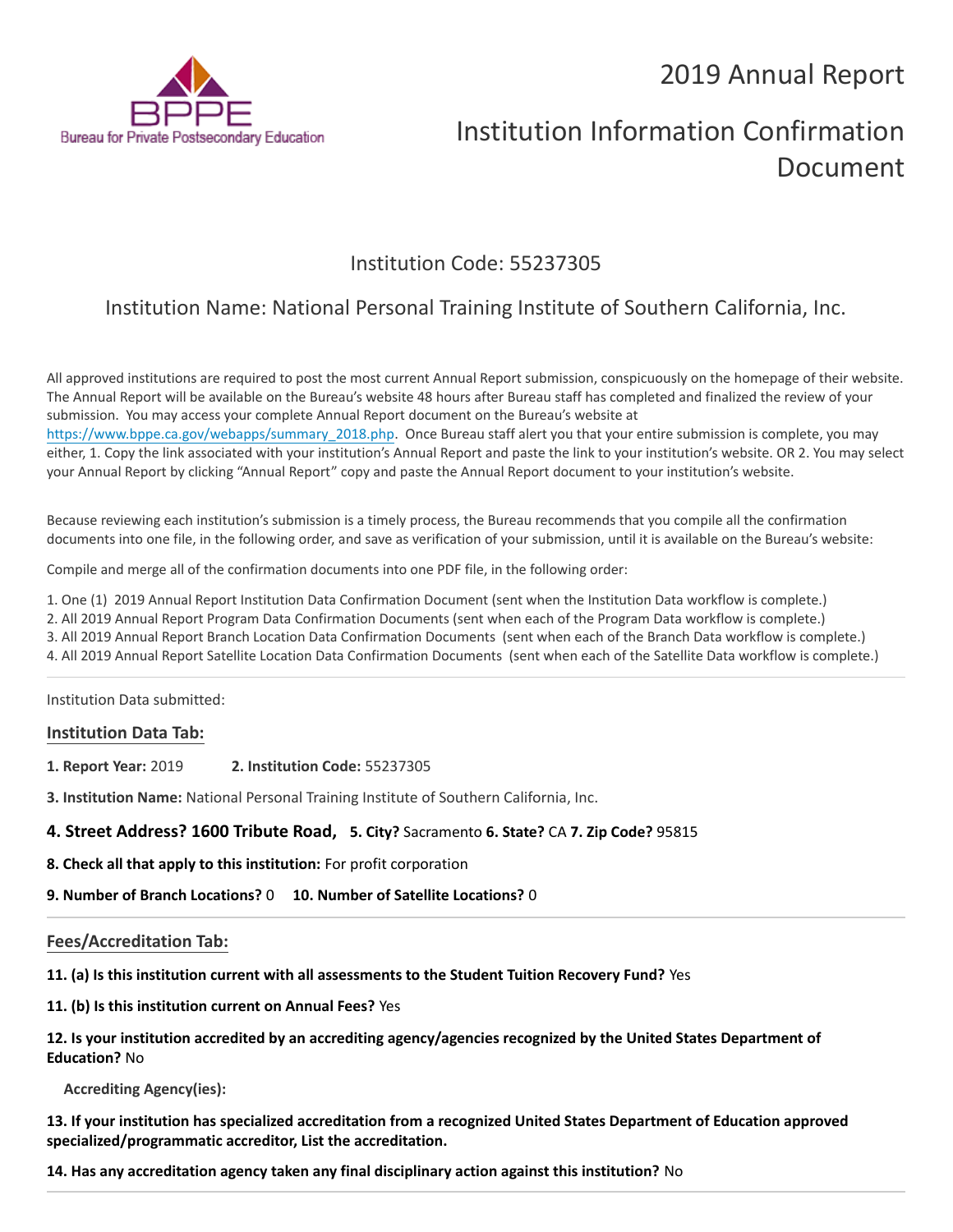#### **Financial Tab:**

#### **15. Does your institution participate in federal financial aid programs under Title IV of the Federal Higher Education Act? No**

What is the total amount of Title IV funds received by your institution in this Reporting Year?

#### **16. Does your institution participate in veterans' financial aid education programs?** Yes

What is the total amount of veterans' financial aid funds received by your institution in this Reporting Year? \$103,647.00

#### **17. Does your institution participate in the Cal Grant program?** No

What is the total amount of Cal Grant funds received by your institution in this Reporting Year?

#### **18. Is your institution on the California's Eligible Training Provider List (ETPL)?** No

#### **19. Is your institution receiving funds from the Workforce Innovation and Opportunity Act (WIOA) Program?** No

What is the total amount of WIOA funds received by your institution in this Reporting Year?

#### **20. Does your Institution participate in, or offer any other government or non-governmental financial aid programs?** No

If yes, please provide the name of the financial aid program.

#### **21. The percentage of institutional income in 2017 that was derived from public funding.** 0

**22. Enter the most recent three-year cohort default rate reported by the U.S. Department of Education for this institution, if applicable.** 0

**23. The percentage of the students who attended this institution during this Reporting Year who received federal student loans to help pay their cost of education at the school.** 0

#### **Offerings Tab:**

- **24. Total number of students enrolled at this institution?** 58
- **25. Number of Doctorate Degree Programs Offered?** 0
- **26. Number of Students enrolled in Doctorate programs at this institution?** 0
- **27. Number of Master Degree Programs Offered?** 0
- **28. Number of Students enrolled in Master programs at this institution?** 0
- **29. Number of Bachelor Degree Programs Offered?** 0
- **30. Number of Students enrolled in Bachelor programs at this institution?** 0
- **31. Number of Associate Degree Programs Offered?** 0
- **32. Number of Students enrolled in associate programs at this institution?** 0
- **33. Number of Diploma or Certificate Programs Offered?** 5
- **34. Number of Students enrolled in diploma or certificate programs at this institution?** 58

#### **Wesbite/Uploads Tab:**

**Institution Website:**  https://nationalpti.org/school/sacramento-ca/

- **35. School Performance Fact Sheet Upload:** Combined Revamp 2019 No Cal SPFS.pdf
- **36. Catalog Upload:** 862020 CATALOG.pdf
- **37. Enrollment Agreement Upload:** Sacramento Enrollment Agreement.pdf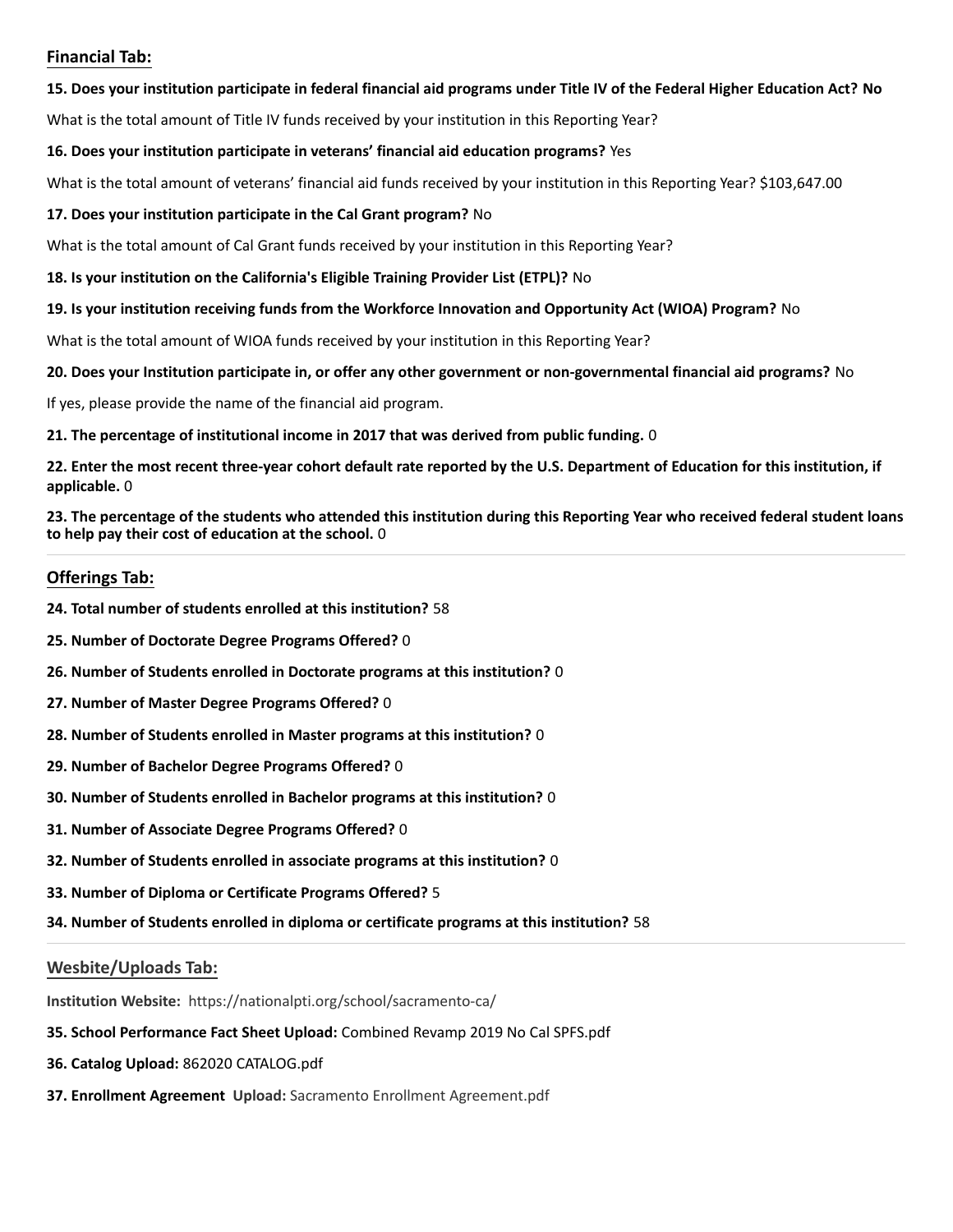

# Program Information Confirmation Document

### Institution Code: 55237305

## Institution Name: National Personal Training Institute of Southern California, Inc.

## Program: Performance Enhancement Specialist

All approved institutions are required to post the most current Annual Report submission, conspicuously on the homepage of their website. The Annual Report will be available on the Bureau's website 48 hours after Bureau staff has completed and finalized the review of your submission. You may access your complete Annual Report document on the Bureau's website at [https://www.bppe.ca.gov/webapps/summary\\_2018.php.](https://www.bppe.ca.gov/webapps/summary_2018.php) Once Bureau staff alert you that your entire submission is complete, you may either, 1. Copy the link associated with your institution's Annual Report and paste the link to your institution's website. OR 2. You may select your Annual Report by clicking "Annual Report" copy and paste the Annual Report document to your institution's website.

Because reviewing each institution's submission is a timely process, the Bureau recommends that you compile all the confirmation documents into one file, in the following order, and save as verification of your submission, until it is available on the Bureau's website:

Compile and merge all of the confirmation documents into one PDF file, in the following order:

1. One (1) 2019 Annual Report Institution Data Confirmation Document (sent when the Institution Data workflow is complete.) 2. All 2019 Annual Report Program Data Confirmation Documents (sent when each of the Program Data workflow is complete.) 3. All 2019 Annual Report Branch Location Data Confirmation Documents (sent when each of the Branch Data workflow is complete.) 4. All 2019 Annual Report Satellite Location Data Confirmation Documents (sent when each of the Satellite Data workflow is complete.)

Program Data submitted:

**Program Data Tab:**

- **1. Report Year:** 2019 **2. Institution Code:** 55237305
- **3. Institution Name:** National Personal Training Institute of Southern California, Inc.
- **Program Name Tab:**
- **4. Program Name: Performance Enhancement Specialist**

**5. Degree/Program Level:** Diploma/Certificate **5a. Degree/Program Level Other:**

**6. Degree/Program Title: 6a. Degree/Program Title Other:**

| 7. Number of Degrees or Diplomas<br>Awarded? 7                                                                                                                                           | 8. Total Charges for this<br>Program? \$3,490.00 | 9. The percentage of enrolled students in 2017<br>receiving federal student loans to pay for this<br>$\parallel$ program. $\theta$ |
|------------------------------------------------------------------------------------------------------------------------------------------------------------------------------------------|--------------------------------------------------|------------------------------------------------------------------------------------------------------------------------------------|
| 10. The percentage of graduates in 2017 who $\parallel$ 11. Number of Students Who<br>took out federal student loans to pay for this Began the Program? 7<br>$\blacksquare$ program. $0$ |                                                  | 12. Students Available for Graduation? 7                                                                                           |
| 13. On-time Graduates? 7                                                                                                                                                                 | 14. Completion Rate? 100                         | <b>15. 150% Completion Rate? 0</b>                                                                                                 |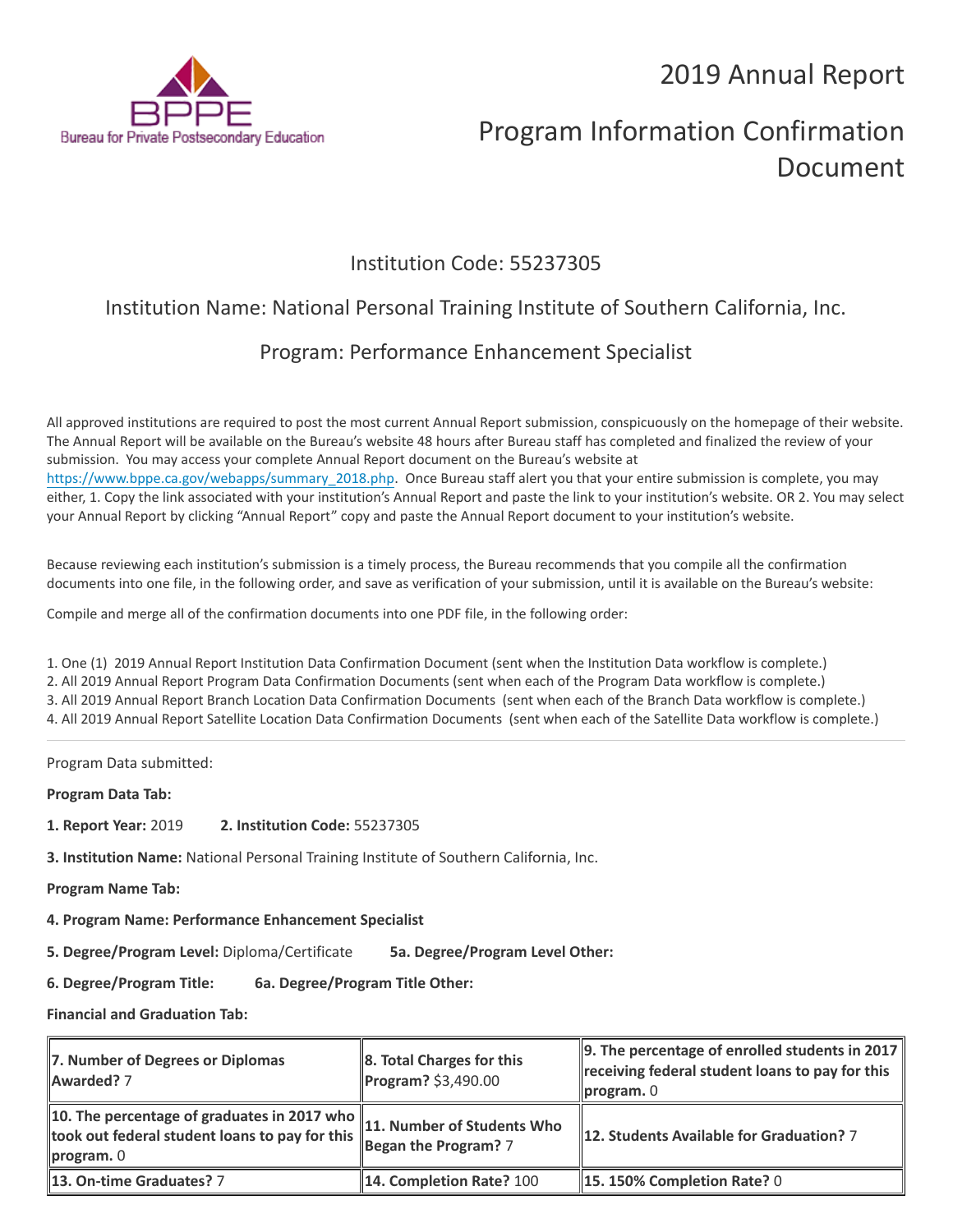#### **Placement Data Tab:**

CEC § 94929.5 requires institutions to report placement data for every program that is designed or advertised to lead to a particular career, or advertised or promoted with any claim regarding job placement.

| 17. Graduates Available for<br><b>Employment?</b> 6                                        | 18 Graduates Employed in the<br>Field? 4                               | <b>19. Placement Rate? 66.66667</b> |  |
|--------------------------------------------------------------------------------------------|------------------------------------------------------------------------|-------------------------------------|--|
| 20. Graduates Employed in the field                                                        |                                                                        |                                     |  |
| 20a. 20 to 29 hours per week? 1                                                            | 20b. At least 30 hours per week? 2                                     |                                     |  |
| 21. Indicate the number of graduates employed                                              |                                                                        |                                     |  |
| $\ $ 21a. In a single position in the field of study: 4<br>study: $0$                      | 21b. Concurrent aggregated positions in the field of                   |                                     |  |
| 21c. Freelance/self-employed: 1<br>employer who shares ownership with the institution: $0$ | 21d. By the institution or an employer owned by the institution, or an |                                     |  |

#### **Exam Passage Rate Tab:**

5 CCR §74112(j) requires the institution to collect the exam passage data directly from its graduates if the exam passage data is not available from the licensing agency.

**22. Does this educational program lead to an occupation that requires State licensing?** No

**22a. Do graduates have the option or requirement for more than one type of State licensing exam?**

 **Option/Requirement #1: Option/Requirement #2: Option/Requirement #3: Option/Requirement #4:**

**Exam Passage Rate - Year 1 Tab:**

**23. Name of the State licensing entity that licenses the field:** No

**24. Name of Exam?**

| 28. Number of Graduates Taking State 26. Number Who Passed the State 27. Number Who Failed the State 28. Passage |       |       |                   |
|------------------------------------------------------------------------------------------------------------------|-------|-------|-------------------|
| <b>IExam?</b>                                                                                                    | Exam? | Exam? | $\parallel$ Rate? |

**29. Is This Data from the State Licensing Agency that Administered the Exam? 29a. Name of Agency:**

**30. If the response to #29 is "No", provide a description of the process used for Attempting to Contact Students.**

**Exam Passage Rate - Year 2 Tab:**

**31. Name of the State licensing entity that licenses the field:**

**32. Name of Exam?**

| 36. Number of Graduates Taking State 34. Number Who Passed the State 35. Number Who Failed the State 36. Passage |         |                    |               |
|------------------------------------------------------------------------------------------------------------------|---------|--------------------|---------------|
| <b>IExam?</b>                                                                                                    | llExam? | $\mathsf{IExam}$ ? | <b>IRate?</b> |

**37. Is This Data from the State Licensing Agency that Administered the Exam? 37a. Name of Agency:**

**38. If the response to #37 is "No", provide a description of the process used for Attempting to Contact Students.**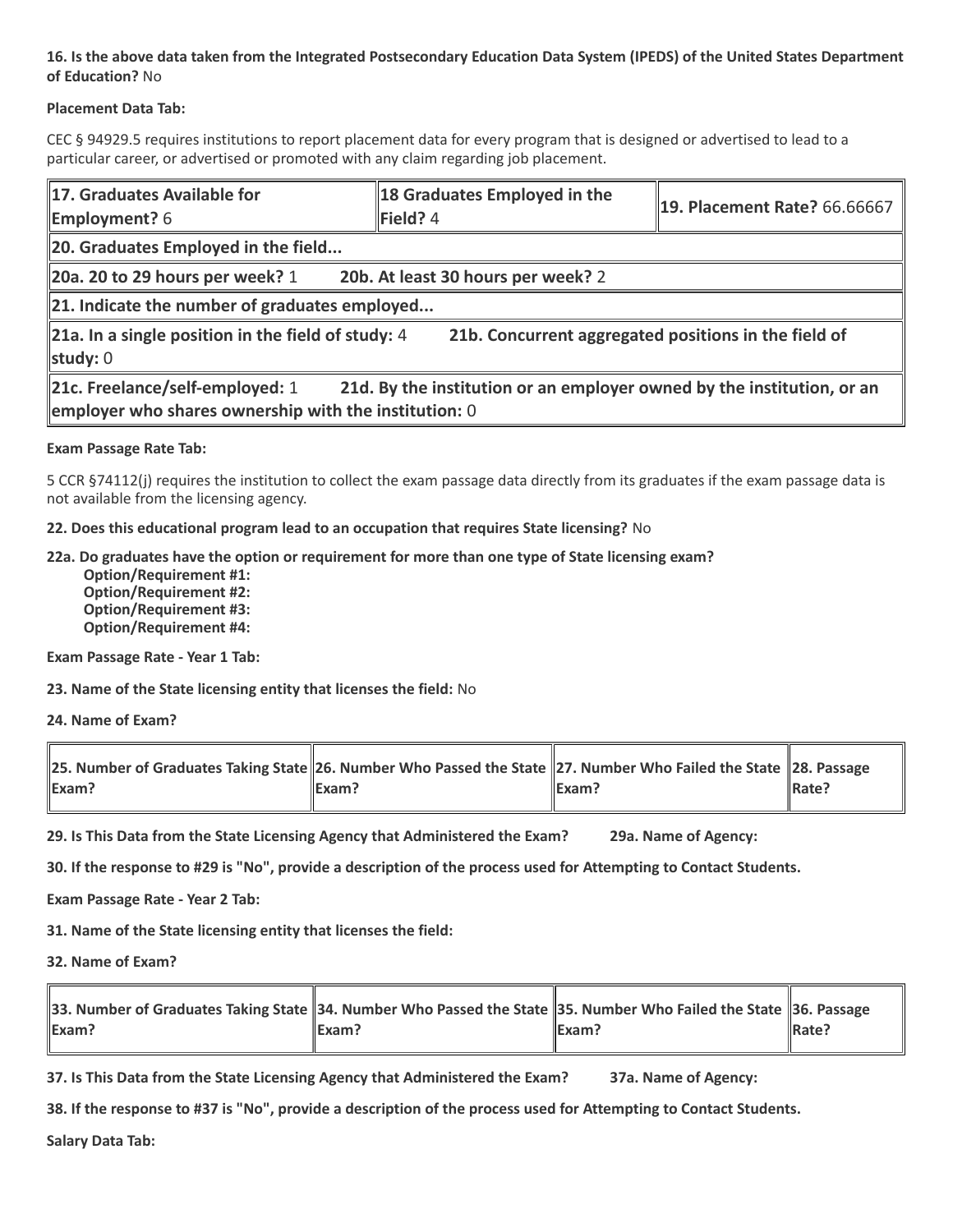#### **39. Graduates Available for Employment?** 6 **40. Graduates Employed in the Field of Study?** 4

| $\parallel$ \$0 - \$5,000: 0        | $\frac{1}{2}$ \$5,001 - \$10,000: 0  | $\frac{1510,001 - $15,000:1}{1}$    | \$15,001 - \$20,000: 0              |  |
|-------------------------------------|--------------------------------------|-------------------------------------|-------------------------------------|--|
| \$20,001 - \$25,000: 1              | $\frac{1}{2}$ \$25,001 - \$30,000: 1 | $\frac{1}{2}$ \$30,001 - \$35,000:0 | \$35,001 - \$40,000: 0              |  |
| $\frac{1}{2}40,001 - $45,000:0$     | $\parallel$ \$45,001 - \$50,000: 0   | \$50,001 - \$55,000: 0              | \$55,001 - \$60,000: 0              |  |
| $\frac{1560,001 - 565,000:0}{$      | $\parallel$ \$65,001 - \$70,000: 0   | \$70,001 - \$75,000: 1              | \$75,001 - \$80,000: 0              |  |
| $\frac{1}{2}$ \$80,001 - \$85,000:0 | $\frac{1}{2}$ \$85,001 - \$90,000: 0 | \$90,001 - \$95,000: 0              | $\parallel$ \$95,001 - \$100,000: 0 |  |
| Over \$100,001: 0                   |                                      |                                     |                                     |  |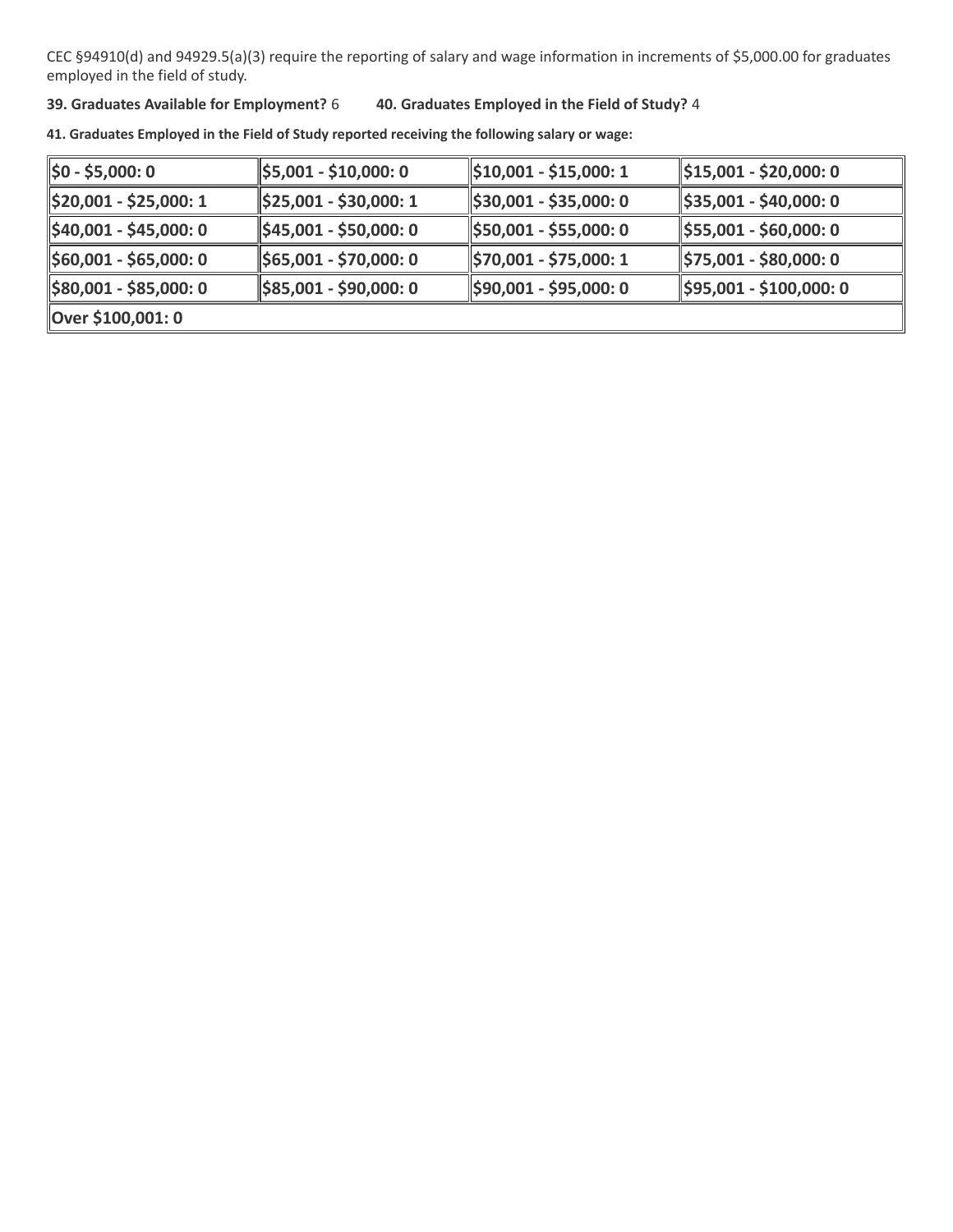

# Program Information Confirmation Document

### Institution Code: 55237305

## Institution Name: National Personal Training Institute of Southern California, Inc.

## Program: Corrective Exercise Specialist

All approved institutions are required to post the most current Annual Report submission, conspicuously on the homepage of their website. The Annual Report will be available on the Bureau's website 48 hours after Bureau staff has completed and finalized the review of your submission. You may access your complete Annual Report document on the Bureau's website at [https://www.bppe.ca.gov/webapps/summary\\_2018.php.](https://www.bppe.ca.gov/webapps/summary_2018.php) Once Bureau staff alert you that your entire submission is complete, you may either, 1. Copy the link associated with your institution's Annual Report and paste the link to your institution's website. OR 2. You may select your Annual Report by clicking "Annual Report" copy and paste the Annual Report document to your institution's website.

Because reviewing each institution's submission is a timely process, the Bureau recommends that you compile all the confirmation documents into one file, in the following order, and save as verification of your submission, until it is available on the Bureau's website:

Compile and merge all of the confirmation documents into one PDF file, in the following order:

1. One (1) 2019 Annual Report Institution Data Confirmation Document (sent when the Institution Data workflow is complete.) 2. All 2019 Annual Report Program Data Confirmation Documents (sent when each of the Program Data workflow is complete.) 3. All 2019 Annual Report Branch Location Data Confirmation Documents (sent when each of the Branch Data workflow is complete.) 4. All 2019 Annual Report Satellite Location Data Confirmation Documents (sent when each of the Satellite Data workflow is complete.)

Program Data submitted:

**Program Data Tab:**

- **1. Report Year:** 2019 **2. Institution Code:** 55237305
- **3. Institution Name:** National Personal Training Institute of Southern California, Inc.

**Program Name Tab:**

**4. Program Name: Corrective Exercise Specialist** 

**5. Degree/Program Level:** Diploma/Certificate **5a. Degree/Program Level Other:**

**6. Degree/Program Title: 6a. Degree/Program Title Other:**

| 7. Number of Degrees or Diplomas<br>Awarded? 10                                                                                                                               | $\ $ 8. Total Charges for this<br>$\ $ Program? \$3,490.00 | 9. The percentage of enrolled students in 2017  <br>receiving federal student loans to pay for this<br>$\parallel$ program. $\theta$ |
|-------------------------------------------------------------------------------------------------------------------------------------------------------------------------------|------------------------------------------------------------|--------------------------------------------------------------------------------------------------------------------------------------|
| 10. The percentage of graduates in 2017 who $\parallel$<br>took out federal student loans to pay for this <b>Figure 2016</b><br>Regan the Program? 10<br>$\vert$ program. $0$ | 11. Number of Students Who                                 | 12. Students Available for Graduation? 10                                                                                            |
| 13. On-time Graduates? 10                                                                                                                                                     | 14. Completion Rate? 100                                   | 15.150% Completion Rate? 0                                                                                                           |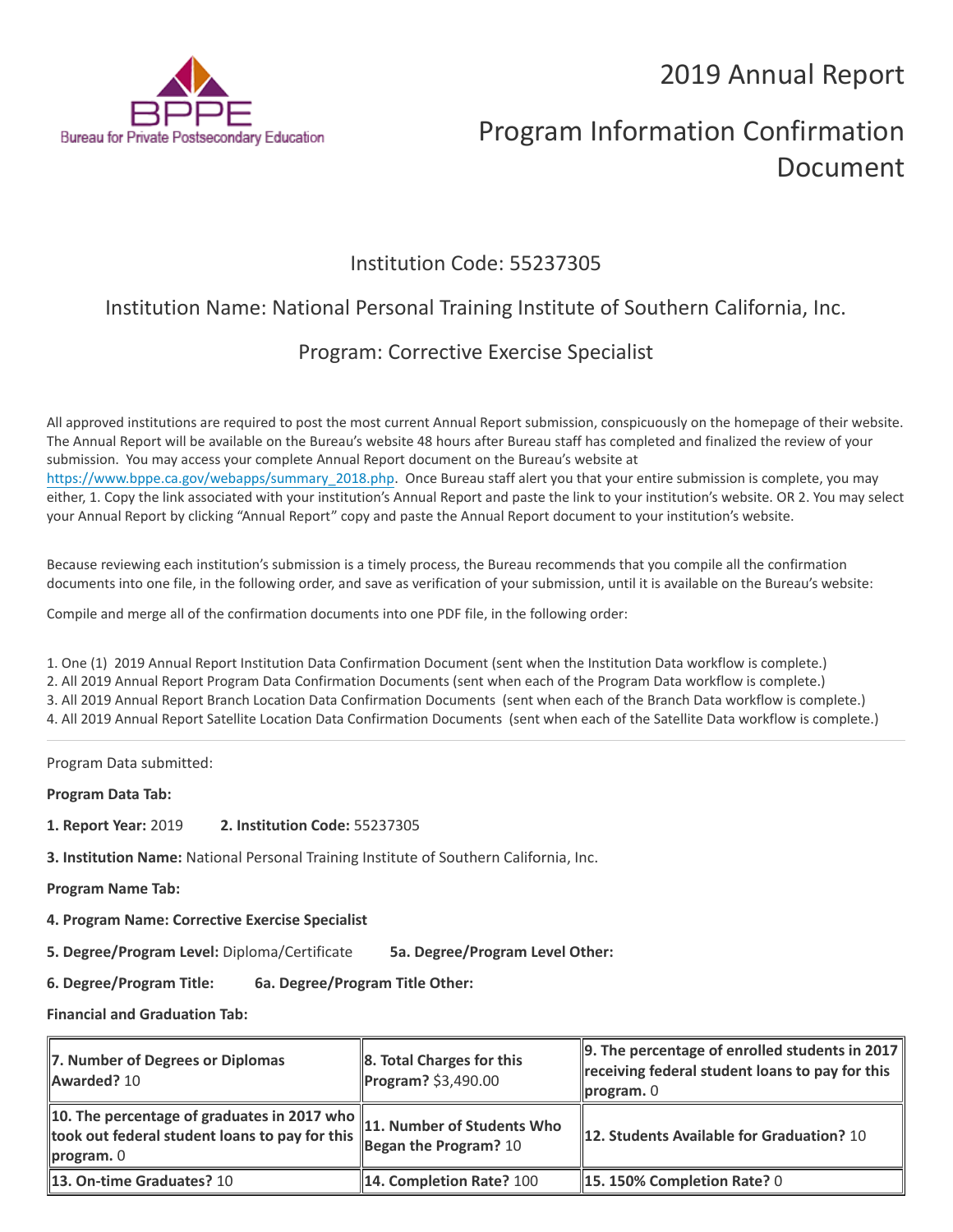#### **Placement Data Tab:**

CEC § 94929.5 requires institutions to report placement data for every program that is designed or advertised to lead to a particular career, or advertised or promoted with any claim regarding job placement.

| 17. Graduates Available for<br><b>Employment?</b> 9                                        | 18 Graduates Employed in the<br>Field? 5                               | <b>19. Placement Rate? 55.55556</b> |  |
|--------------------------------------------------------------------------------------------|------------------------------------------------------------------------|-------------------------------------|--|
| 20. Graduates Employed in the field                                                        |                                                                        |                                     |  |
| 20a. 20 to 29 hours per week? 1                                                            | 20b. At least 30 hours per week? 2                                     |                                     |  |
| 21. Indicate the number of graduates employed                                              |                                                                        |                                     |  |
| $\ $ 21a. In a single position in the field of study: 5<br>study: $0$                      | 21b. Concurrent aggregated positions in the field of                   |                                     |  |
| 21c. Freelance/self-employed: 1<br>employer who shares ownership with the institution: $0$ | 21d. By the institution or an employer owned by the institution, or an |                                     |  |

#### **Exam Passage Rate Tab:**

5 CCR §74112(j) requires the institution to collect the exam passage data directly from its graduates if the exam passage data is not available from the licensing agency.

**22. Does this educational program lead to an occupation that requires State licensing?** No

**22a. Do graduates have the option or requirement for more than one type of State licensing exam?**

 **Option/Requirement #1: Option/Requirement #2: Option/Requirement #3: Option/Requirement #4:**

**Exam Passage Rate - Year 1 Tab:**

**23. Name of the State licensing entity that licenses the field:** No

**24. Name of Exam?**

| 28. Number of Graduates Taking State 26. Number Who Passed the State 27. Number Who Failed the State 28. Passage |       |       |                   |
|------------------------------------------------------------------------------------------------------------------|-------|-------|-------------------|
| <b>IExam?</b>                                                                                                    | Exam? | Exam? | $\parallel$ Rate? |

**29. Is This Data from the State Licensing Agency that Administered the Exam? 29a. Name of Agency:**

**30. If the response to #29 is "No", provide a description of the process used for Attempting to Contact Students.**

**Exam Passage Rate - Year 2 Tab:**

**31. Name of the State licensing entity that licenses the field:**

**32. Name of Exam?**

| 33. Number of Graduates Taking State 34. Number Who Passed the State 35. Number Who Failed the State 36. Passage |         |               |               |
|------------------------------------------------------------------------------------------------------------------|---------|---------------|---------------|
| <b>IExam?</b>                                                                                                    | llExam? | <b>IExam?</b> | <b>IRate?</b> |

**37. Is This Data from the State Licensing Agency that Administered the Exam? 37a. Name of Agency:**

**38. If the response to #37 is "No", provide a description of the process used for Attempting to Contact Students.**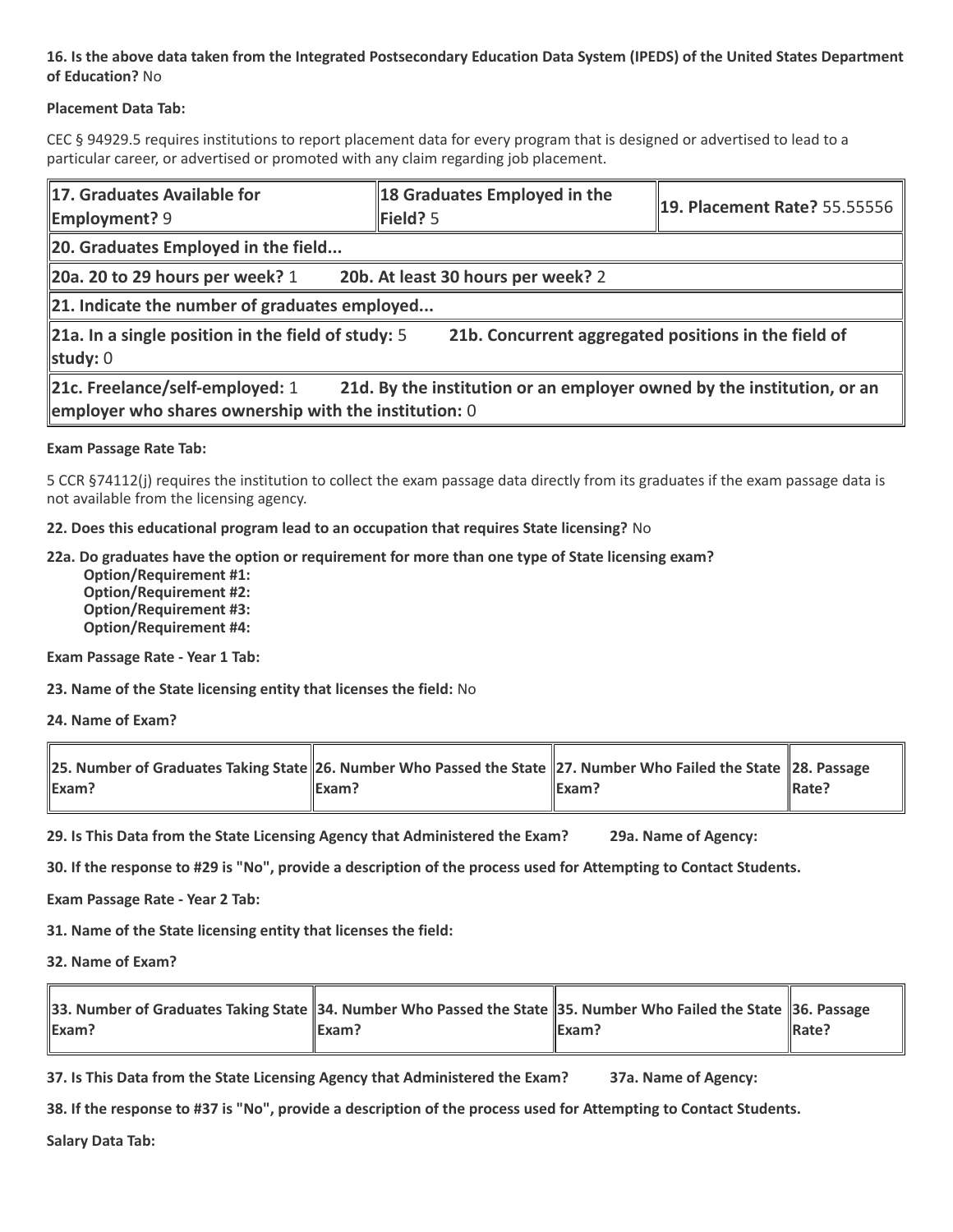#### **39. Graduates Available for Employment?** 9 **40. Graduates Employed in the Field of Study?** 5

| $\parallel$ \$0 - \$5,000: 0        | $\frac{1}{2}$ \$5,001 - \$10,000: 0  | $\parallel$ \$10,001 - \$15,000: 1  | \$15,001 - \$20,000: 0               |  |
|-------------------------------------|--------------------------------------|-------------------------------------|--------------------------------------|--|
| \$20,001 - \$25,000: 1              | $\frac{1}{2}$ \$25,001 - \$30,000: 1 | $\frac{1}{2}$ \$30,001 - \$35,000:0 | $\parallel$ \$35,001 - \$40,000: 0   |  |
| $\frac{1}{2}40,001 - $45,000:0$     | $\frac{1}{2}$ \$45,001 - \$50,000: 0 | \$50,001 - \$55,000: 0              | $\frac{1}{2}$ \$55,001 - \$60,000: 0 |  |
| $\frac{1}{2}$ \$60,001 - \$65,000:0 | $\parallel$ \$65,001 - \$70,000: 0   | \$70,001 - \$75,000: 1              | \$75,001 - \$80,000: 0               |  |
| $\frac{1}{2}$ \$80,001 - \$85,000:0 | $\parallel$ \$85,001 - \$90,000: 0   | \$90,001 - \$95,000: 0              | \$95,001 - \$100,000: 0              |  |
| Over \$100,001: 0                   |                                      |                                     |                                      |  |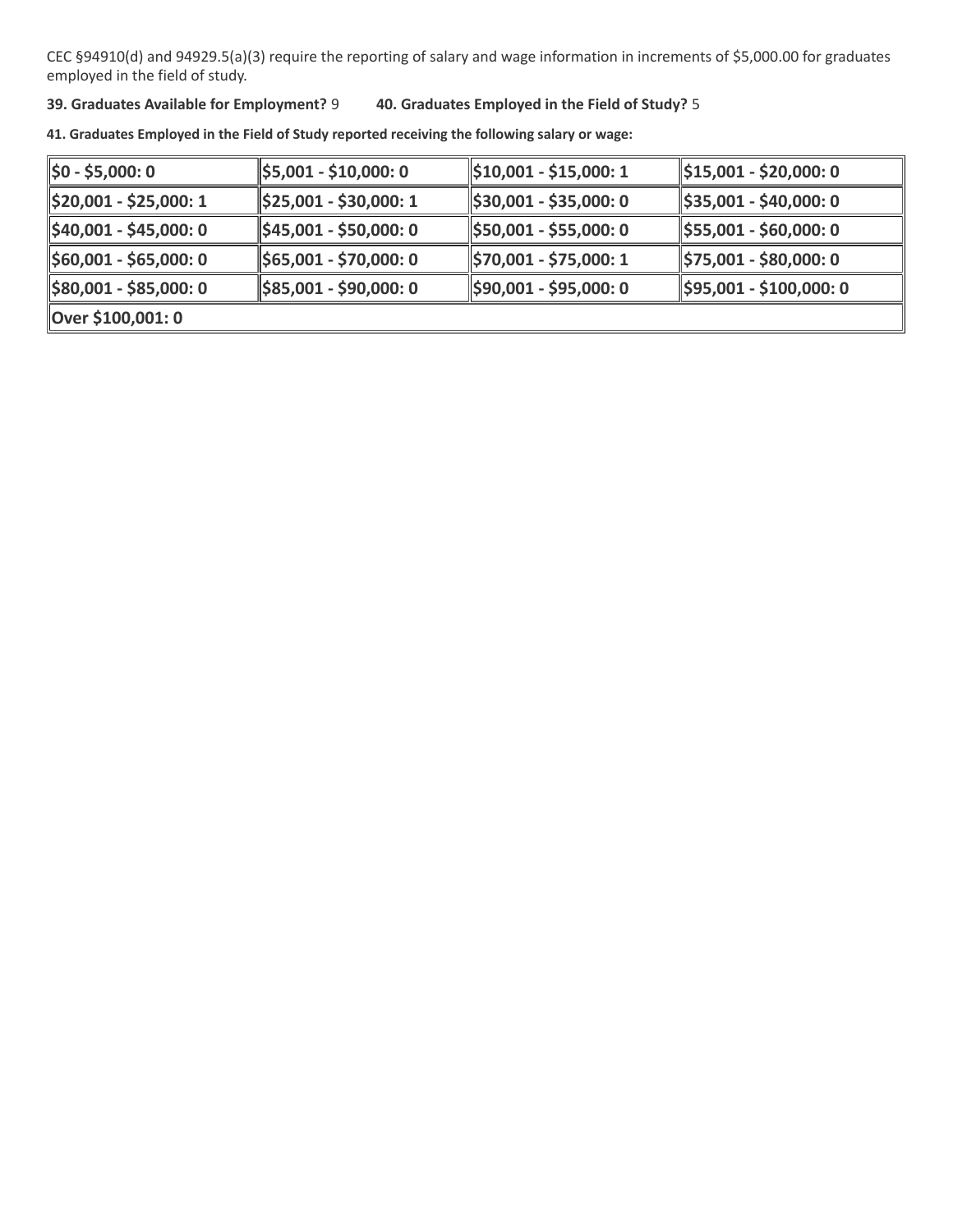

# Program Information Confirmation Document

### Institution Code: 55237305

## Institution Name: National Personal Training Institute of Southern California, Inc.

## Program: Lifespan Specialist

All approved institutions are required to post the most current Annual Report submission, conspicuously on the homepage of their website. The Annual Report will be available on the Bureau's website 48 hours after Bureau staff has completed and finalized the review of your submission. You may access your complete Annual Report document on the Bureau's website at [https://www.bppe.ca.gov/webapps/summary\\_2018.php.](https://www.bppe.ca.gov/webapps/summary_2018.php) Once Bureau staff alert you that your entire submission is complete, you may either, 1. Copy the link associated with your institution's Annual Report and paste the link to your institution's website. OR 2. You may select your Annual Report by clicking "Annual Report" copy and paste the Annual Report document to your institution's website.

Because reviewing each institution's submission is a timely process, the Bureau recommends that you compile all the confirmation documents into one file, in the following order, and save as verification of your submission, until it is available on the Bureau's website:

Compile and merge all of the confirmation documents into one PDF file, in the following order:

1. One (1) 2019 Annual Report Institution Data Confirmation Document (sent when the Institution Data workflow is complete.) 2. All 2019 Annual Report Program Data Confirmation Documents (sent when each of the Program Data workflow is complete.) 3. All 2019 Annual Report Branch Location Data Confirmation Documents (sent when each of the Branch Data workflow is complete.) 4. All 2019 Annual Report Satellite Location Data Confirmation Documents (sent when each of the Satellite Data workflow is complete.)

Program Data submitted:

**Program Data Tab:**

- **1. Report Year:** 2019 **2. Institution Code:** 55237305
- **3. Institution Name:** National Personal Training Institute of Southern California, Inc.

**Program Name Tab:**

**4. Program Name: Lifespan Specialist** 

**5. Degree/Program Level:** Diploma/Certificate **5a. Degree/Program Level Other:**

**6. Degree/Program Title: 6a. Degree/Program Title Other:**

| 7. Number of Degrees or Diplomas<br>Awarded? 12                                                                   | 8. Total Charges for this<br>Program? \$4,549.00 | $\parallel$ 9. The percentage of enrolled students in 2017 $\parallel$<br>receiving federal student loans to pay for this<br>$\ $ program. $0$ |
|-------------------------------------------------------------------------------------------------------------------|--------------------------------------------------|------------------------------------------------------------------------------------------------------------------------------------------------|
| 10. The percentage of graduates in 2017 who $\parallel$ 11. Number of Students Who<br>$\blacksquare$ program. $0$ |                                                  | 12. Students Available for Graduation? 12                                                                                                      |
| 13. On-time Graduates? 12                                                                                         | 14. Completion Rate? 100                         | 15.150% Completion Rate? 0                                                                                                                     |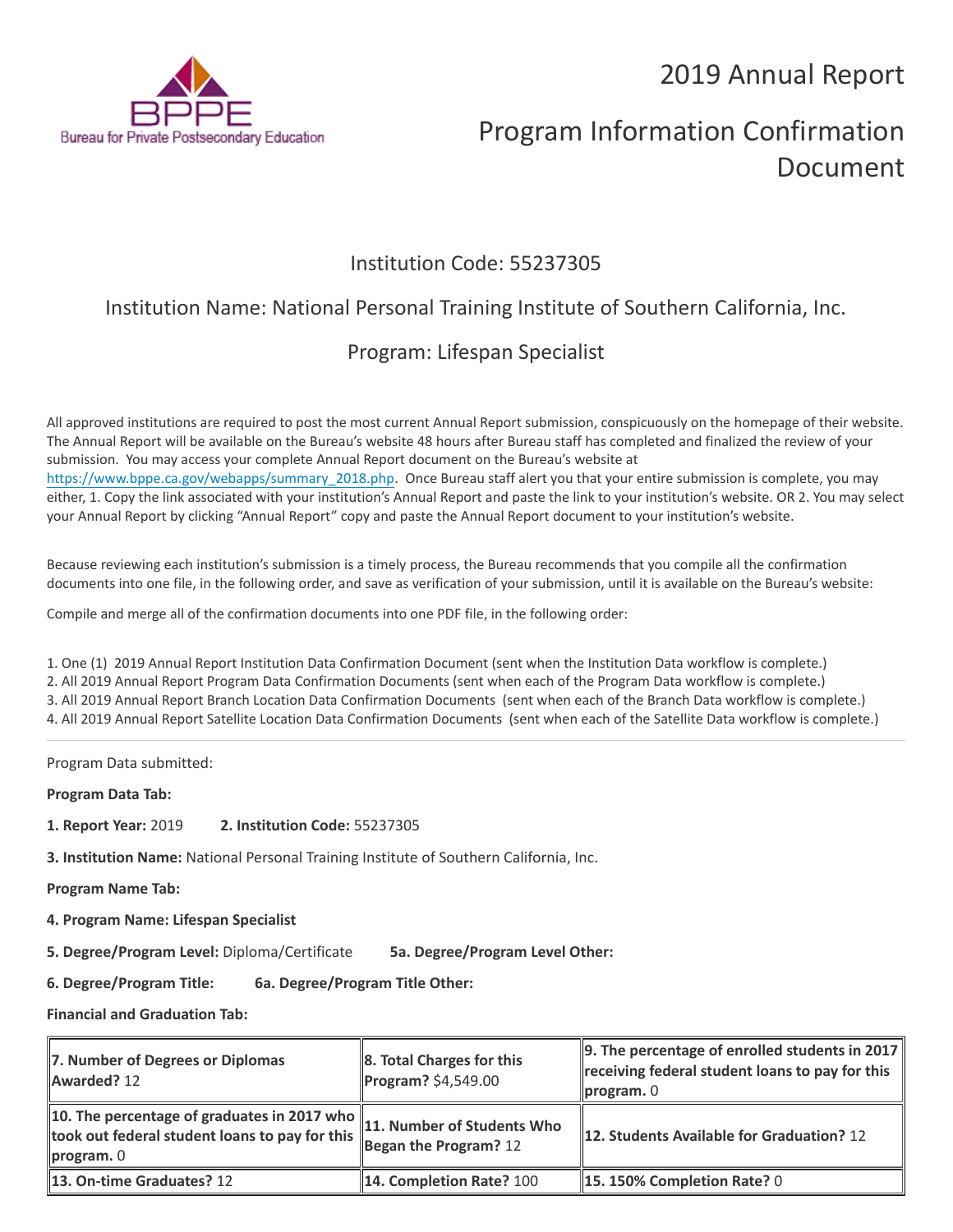#### **Placement Data Tab:**

CEC § 94929.5 requires institutions to report placement data for every program that is designed or advertised to lead to a particular career, or advertised or promoted with any claim regarding job placement.

| 17. Graduates Available for<br><b>Employment? 11</b>                                                                     | 18 Graduates Employed in the<br>Field? 8                               | 19. Placement Rate? 72.72727 |  |
|--------------------------------------------------------------------------------------------------------------------------|------------------------------------------------------------------------|------------------------------|--|
| 20. Graduates Employed in the field                                                                                      |                                                                        |                              |  |
| 20a. 20 to 29 hours per week? 1                                                                                          | 20b. At least 30 hours per week? 3                                     |                              |  |
| $\ $ 21. Indicate the number of graduates employed                                                                       |                                                                        |                              |  |
| 21a. In a single position in the field of study: 8<br>21b. Concurrent aggregated positions in the field of<br>study: $0$ |                                                                        |                              |  |
| 21c. Freelance/self-employed: 3<br>employer who shares ownership with the institution: 0                                 | 21d. By the institution or an employer owned by the institution, or an |                              |  |

#### **Exam Passage Rate Tab:**

5 CCR §74112(j) requires the institution to collect the exam passage data directly from its graduates if the exam passage data is not available from the licensing agency.

**22. Does this educational program lead to an occupation that requires State licensing?** No

**22a. Do graduates have the option or requirement for more than one type of State licensing exam?**

 **Option/Requirement #1: Option/Requirement #2: Option/Requirement #3: Option/Requirement #4:**

**Exam Passage Rate - Year 1 Tab:**

**23. Name of the State licensing entity that licenses the field:** No

**24. Name of Exam?**

| 28. Number of Graduates Taking State 26. Number Who Passed the State 27. Number Who Failed the State 28. Passage |       |                   |                   |
|------------------------------------------------------------------------------------------------------------------|-------|-------------------|-------------------|
| $\mathsf{Exam}$ ?                                                                                                | Exam? | $\mathsf{IExam?}$ | $\parallel$ Rate? |

**29. Is This Data from the State Licensing Agency that Administered the Exam? 29a. Name of Agency:**

**30. If the response to #29 is "No", provide a description of the process used for Attempting to Contact Students.**

**Exam Passage Rate - Year 2 Tab:**

**31. Name of the State licensing entity that licenses the field:**

**32. Name of Exam?**

| 36. Number of Graduates Taking State 34. Number Who Passed the State 35. Number Who Failed the State 36. Passage |         |                    |               |
|------------------------------------------------------------------------------------------------------------------|---------|--------------------|---------------|
| <b>IExam?</b>                                                                                                    | llExam? | $\mathsf{IExam}$ ? | <b>IRate?</b> |

**37. Is This Data from the State Licensing Agency that Administered the Exam? 37a. Name of Agency:**

**38. If the response to #37 is "No", provide a description of the process used for Attempting to Contact Students.**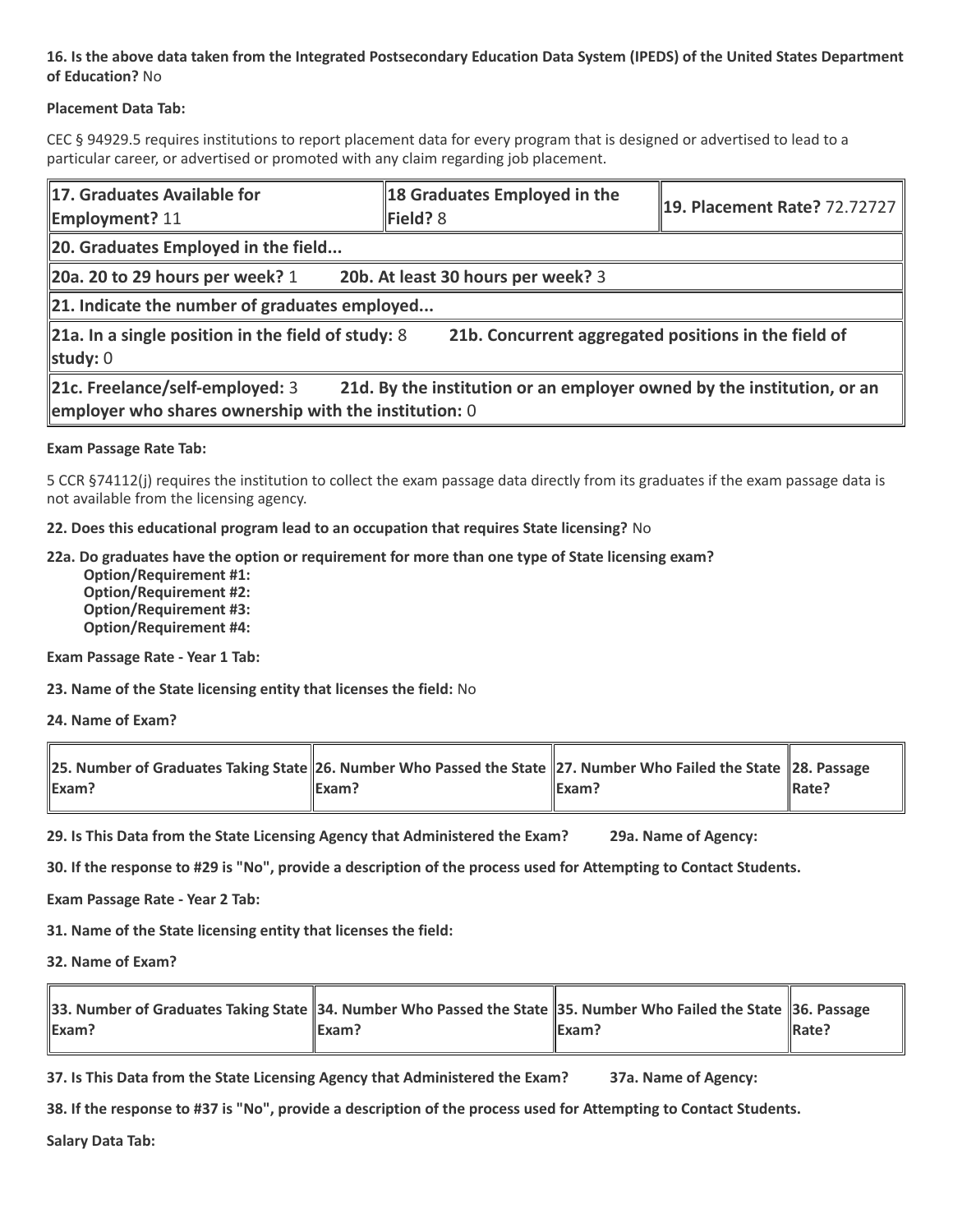#### **39. Graduates Available for Employment?** 11 **40. Graduates Employed in the Field of Study?** 8

| $\left 50 - 55,000:3\right\rangle$  | $\frac{1}{2}$ \$5,001 - \$10,000: 0  | $\frac{1510,001 - $15,000:2}{$      | \$15,001 - \$20,000: 0              |
|-------------------------------------|--------------------------------------|-------------------------------------|-------------------------------------|
| $\frac{1}{2}$ \$20,001 - \$25,000:0 | $\frac{1}{2}$ \$25,001 - \$30,000: 0 | $\frac{1}{2}$ \$30,001 - \$35,000:0 | \$35,001 - \$40,000: 1              |
| $\frac{1}{2}40,001 - $45,000:0$     | \$45,001 - \$50,000: 1               | \$50,001 - \$55,000: 0              | \$55,001 - \$60,000: 0              |
| $\frac{1560,001 - 565,000:0}{$      | $\parallel$ \$65,001 - \$70,000: 0   | \$70,001 - \$75,000: 1              | \$75,001 - \$80,000: 0              |
| $\frac{1}{2}$ \$80,001 - \$85,000:0 | $\frac{1}{2}$ \$85,001 - \$90,000: 0 | \$90,001 - \$95,000: 0              | $\parallel$ \$95,001 - \$100,000: 0 |
| Over \$100,001: 0                   |                                      |                                     |                                     |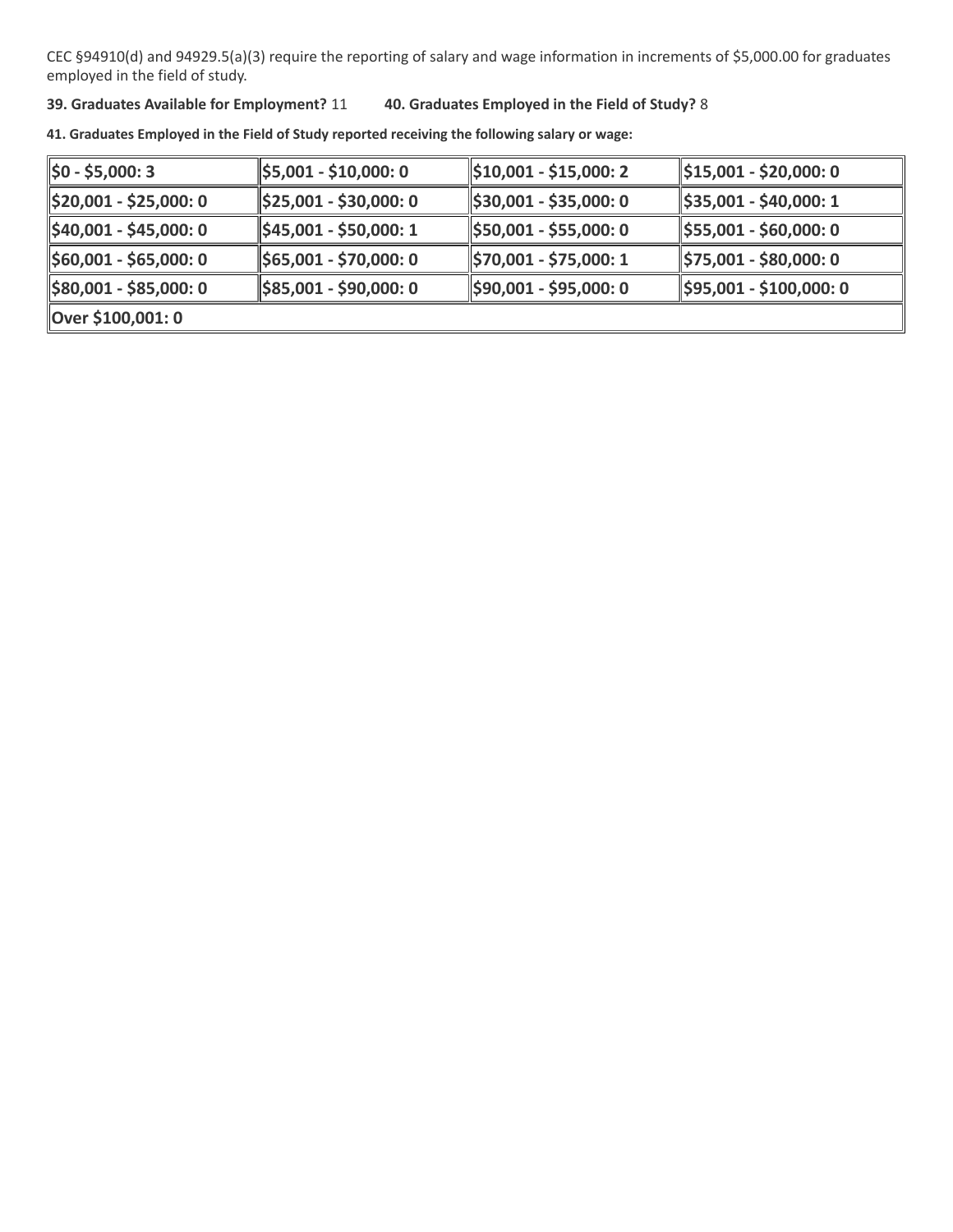

# Program Information Confirmation Document

### Institution Code: 55237305

## Institution Name: National Personal Training Institute of Southern California, Inc.

## Program: Health Coach Specialist

All approved institutions are required to post the most current Annual Report submission, conspicuously on the homepage of their website. The Annual Report will be available on the Bureau's website 48 hours after Bureau staff has completed and finalized the review of your submission. You may access your complete Annual Report document on the Bureau's website at [https://www.bppe.ca.gov/webapps/summary\\_2018.php.](https://www.bppe.ca.gov/webapps/summary_2018.php) Once Bureau staff alert you that your entire submission is complete, you may either, 1. Copy the link associated with your institution's Annual Report and paste the link to your institution's website. OR 2. You may select your Annual Report by clicking "Annual Report" copy and paste the Annual Report document to your institution's website.

Because reviewing each institution's submission is a timely process, the Bureau recommends that you compile all the confirmation documents into one file, in the following order, and save as verification of your submission, until it is available on the Bureau's website:

Compile and merge all of the confirmation documents into one PDF file, in the following order:

1. One (1) 2019 Annual Report Institution Data Confirmation Document (sent when the Institution Data workflow is complete.) 2. All 2019 Annual Report Program Data Confirmation Documents (sent when each of the Program Data workflow is complete.) 3. All 2019 Annual Report Branch Location Data Confirmation Documents (sent when each of the Branch Data workflow is complete.) 4. All 2019 Annual Report Satellite Location Data Confirmation Documents (sent when each of the Satellite Data workflow is complete.)

Program Data submitted:

**Program Data Tab:**

- **1. Report Year:** 2019 **2. Institution Code:** 55237305
- **3. Institution Name:** National Personal Training Institute of Southern California, Inc.

**Program Name Tab:**

**4. Program Name: Health Coach Specialist** 

**5. Degree/Program Level:** Diploma/Certificate **5a. Degree/Program Level Other:**

**6. Degree/Program Title: 6a. Degree/Program Title Other:**

| 7. Number of Degrees or Diplomas<br>Awarded? 6                                                                    | 8. Total Charges for this<br><b>Program?</b> \$4,549.00 | 9. The percentage of enrolled students in 2017<br>receiving federal student loans to pay for this<br>$\mathsf{program}$ . 0 |
|-------------------------------------------------------------------------------------------------------------------|---------------------------------------------------------|-----------------------------------------------------------------------------------------------------------------------------|
| 10. The percentage of graduates in 2017 who $\parallel$ 11. Number of Students Who<br>$\blacksquare$ program. $0$ |                                                         | <b>12. Students Available for Graduation?</b> 6                                                                             |
| <b>13. On-time Graduates? 6</b>                                                                                   | 14. Completion Rate? 100                                | <b>15. 150% Completion Rate? 0</b>                                                                                          |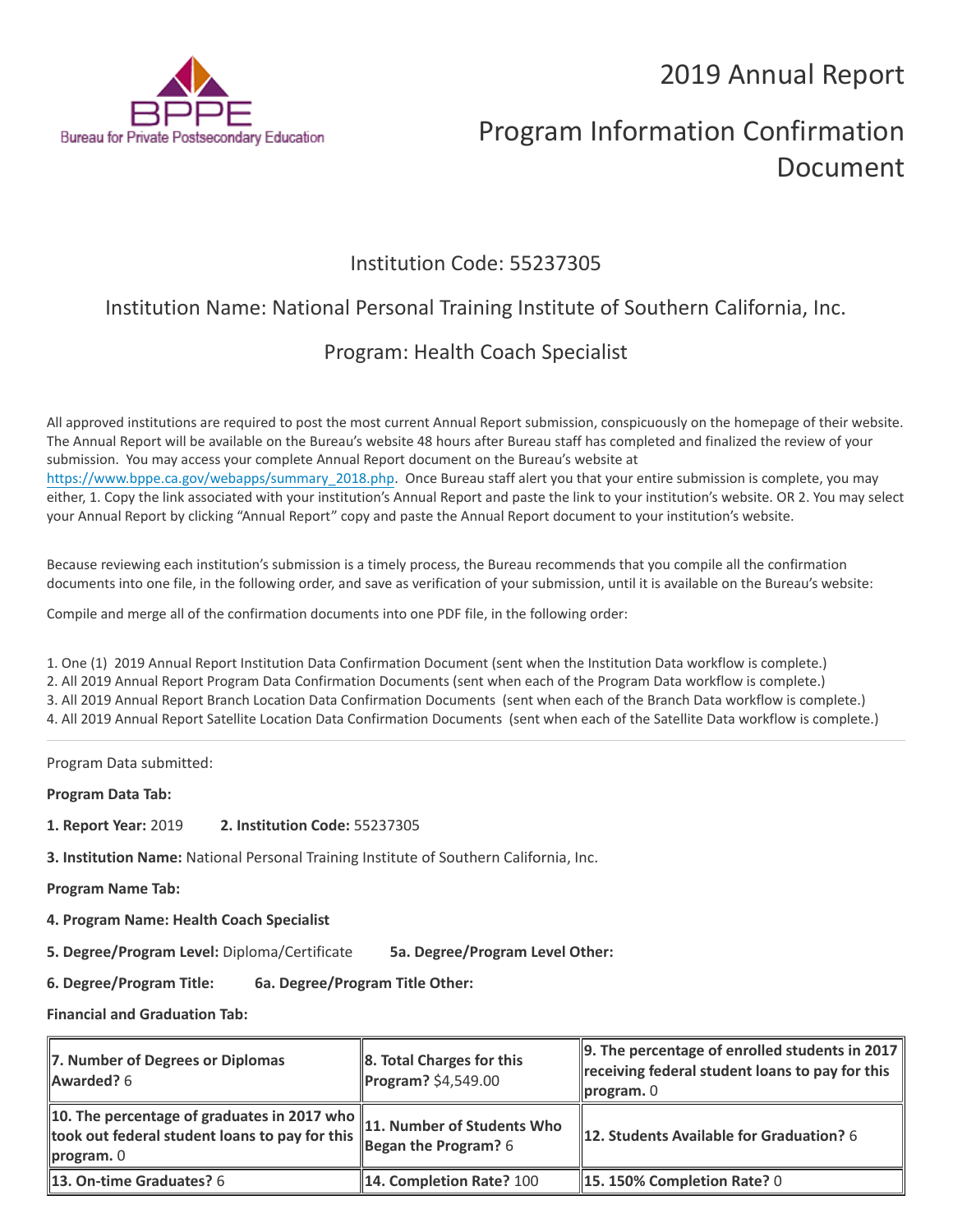#### **Placement Data Tab:**

CEC § 94929.5 requires institutions to report placement data for every program that is designed or advertised to lead to a particular career, or advertised or promoted with any claim regarding job placement.

| 17. Graduates Available for Employment? 4                                                | 18 Graduates Employed in the<br>Field? 2                               | 19. Placement Rate? 50 |  |  |
|------------------------------------------------------------------------------------------|------------------------------------------------------------------------|------------------------|--|--|
| 20. Graduates Employed in the field                                                      |                                                                        |                        |  |  |
| 20a. 20 to 29 hours per week? $1$                                                        | 20b. At least 30 hours per week? 0                                     |                        |  |  |
|                                                                                          | 21. Indicate the number of graduates employed                          |                        |  |  |
| $\ $ 21a. In a single position in the field of study: 2<br>study: $0$                    | 21b. Concurrent aggregated positions in the field of                   |                        |  |  |
| 21c. Freelance/self-employed: 1<br>employer who shares ownership with the institution: 0 | 21d. By the institution or an employer owned by the institution, or an |                        |  |  |

#### **Exam Passage Rate Tab:**

5 CCR §74112(j) requires the institution to collect the exam passage data directly from its graduates if the exam passage data is not available from the licensing agency.

**22. Does this educational program lead to an occupation that requires State licensing?** No

**22a. Do graduates have the option or requirement for more than one type of State licensing exam?**

 **Option/Requirement #1: Option/Requirement #2: Option/Requirement #3: Option/Requirement #4:**

**Exam Passage Rate - Year 1 Tab:**

**23. Name of the State licensing entity that licenses the field:** No

**24. Name of Exam?**

| 28. Number of Graduates Taking State 26. Number Who Passed the State 27. Number Who Failed the State 28. Passage |       |       |                   |
|------------------------------------------------------------------------------------------------------------------|-------|-------|-------------------|
| <b>IExam?</b>                                                                                                    | Exam? | Exam? | $\parallel$ Rate? |

**29. Is This Data from the State Licensing Agency that Administered the Exam? 29a. Name of Agency:**

**30. If the response to #29 is "No", provide a description of the process used for Attempting to Contact Students.**

**Exam Passage Rate - Year 2 Tab:**

**31. Name of the State licensing entity that licenses the field:**

**32. Name of Exam?**

| 33. Number of Graduates Taking State 34. Number Who Passed the State 35. Number Who Failed the State 36. Passage |         |               |               |
|------------------------------------------------------------------------------------------------------------------|---------|---------------|---------------|
| <b>IExam?</b>                                                                                                    | llExam? | <b>IExam?</b> | <b>IRate?</b> |

**37. Is This Data from the State Licensing Agency that Administered the Exam? 37a. Name of Agency:**

**38. If the response to #37 is "No", provide a description of the process used for Attempting to Contact Students.**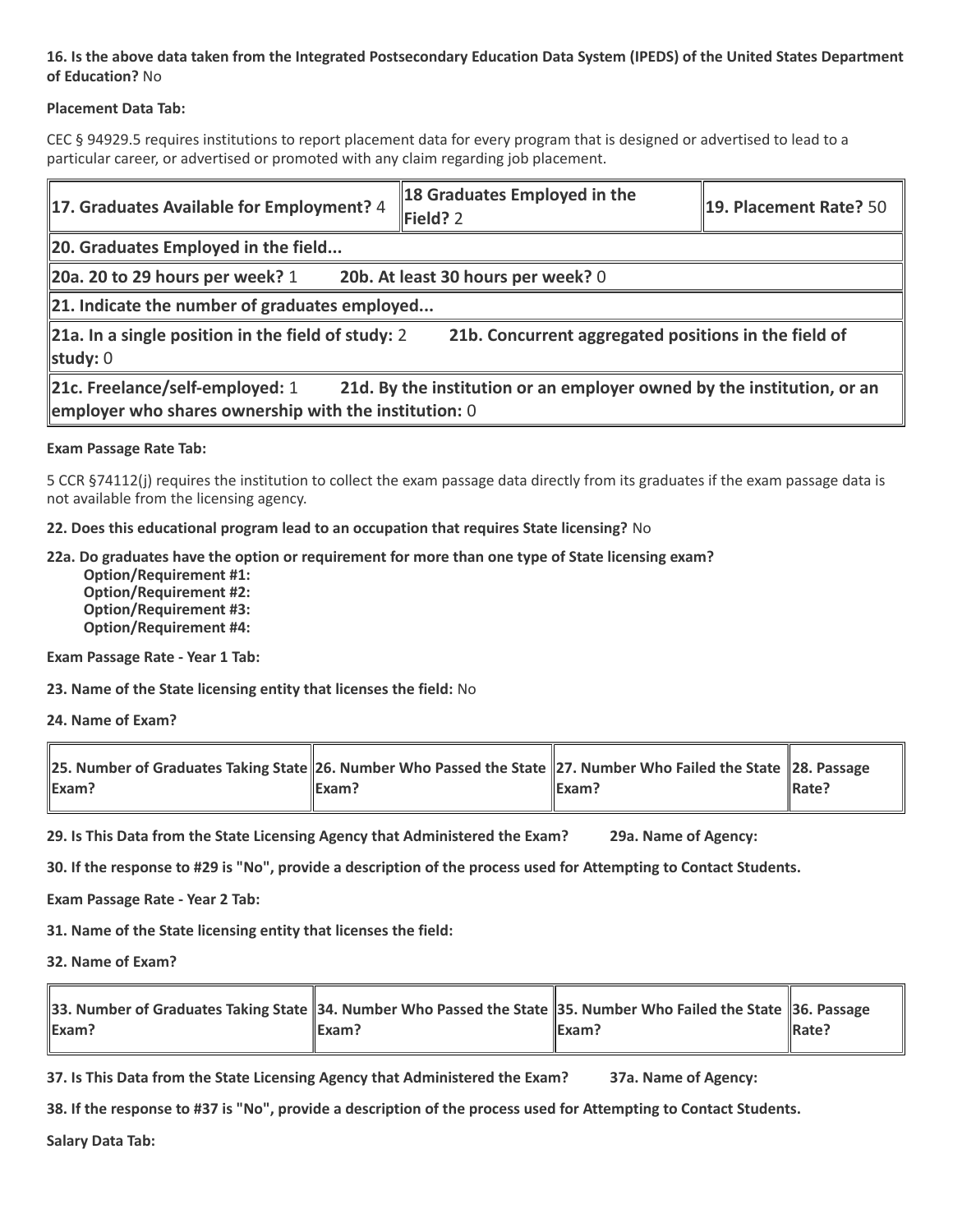#### **39. Graduates Available for Employment?** 4 **40. Graduates Employed in the Field of Study?** 2

| $\parallel$ \$0 - \$5,000: 0        | $\frac{1}{2}$ \$5,001 - \$10,000: 0  | $\parallel$ \$10,001 - \$15,000: 1  | \$15,001 - \$20,000: 0               |
|-------------------------------------|--------------------------------------|-------------------------------------|--------------------------------------|
| $\frac{1}{2}$ \$20,001 - \$25,000:0 | $\frac{1}{2}$ \$25,001 - \$30,000: 0 | $\frac{1}{2}$ \$30,001 - \$35,000:0 | $\parallel$ \$35,001 - \$40,000: 0   |
| $\frac{1}{2}40,001 - $45,000:0$     | $\frac{1}{2}$ \$45,001 - \$50,000: 0 | \$50,001 - \$55,000: 0              | $\frac{1}{2}$ \$55,001 - \$60,000: 0 |
| $\frac{1}{2}$ \$60,001 - \$65,000:0 | $\parallel$ \$65,001 - \$70,000: 0   | \$70,001 - \$75,000: 1              | \$75,001 - \$80,000: 0               |
| $\frac{1}{2}$ \$80,001 - \$85,000:0 | $\parallel$ \$85,001 - \$90,000: 0   | $\frac{1590,001 - $95,000:0}{$      | \$95,001 - \$100,000: 0              |
| Over \$100,001: 0                   |                                      |                                     |                                      |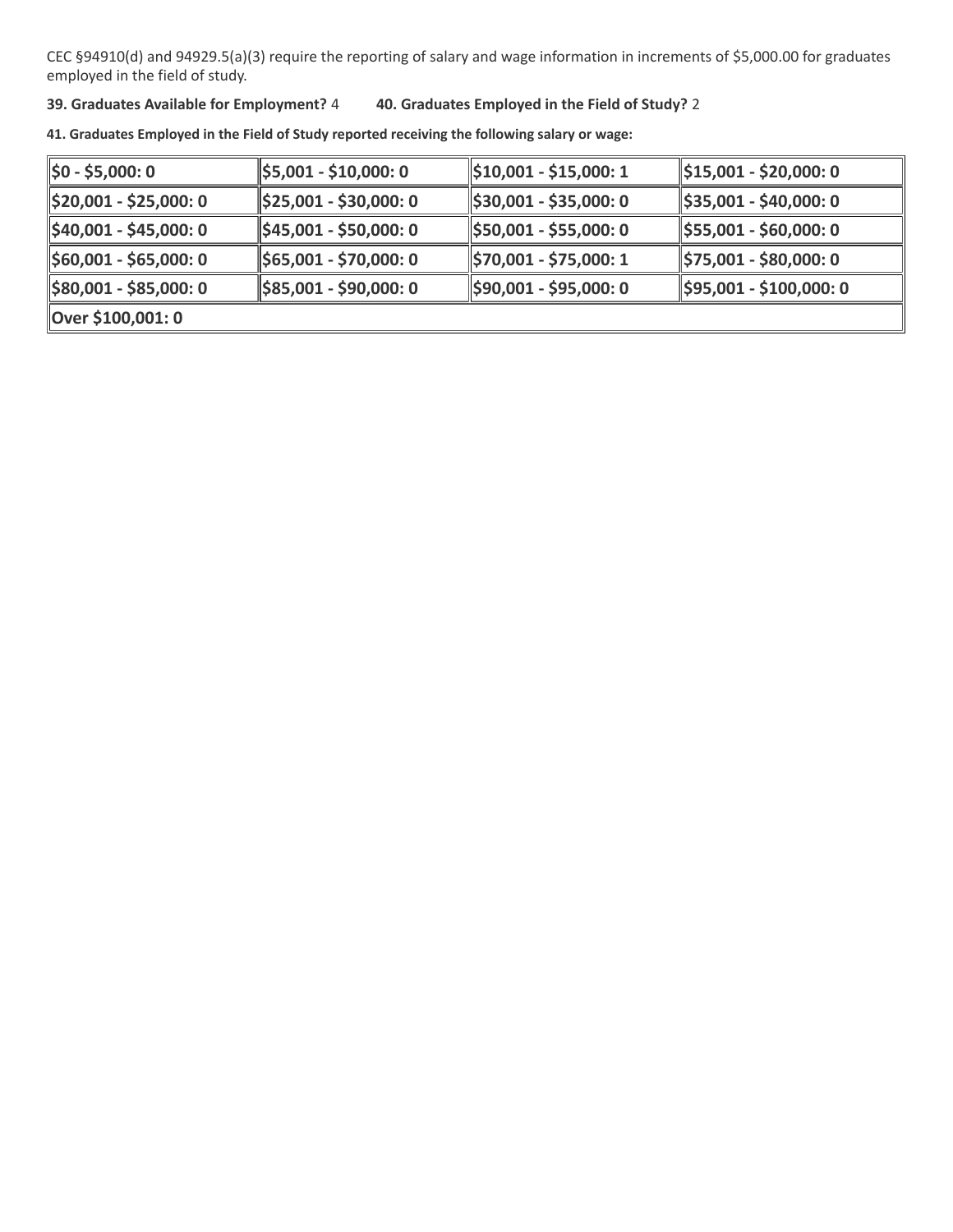

# Program Information Confirmation Document

### Institution Code: 55237305

## Institution Name: National Personal Training Institute of Southern California, Inc.

## Program: Personal Training Diploma

All approved institutions are required to post the most current Annual Report submission, conspicuously on the homepage of their website. The Annual Report will be available on the Bureau's website 48 hours after Bureau staff has completed and finalized the review of your submission. You may access your complete Annual Report document on the Bureau's website at [https://www.bppe.ca.gov/webapps/summary\\_2018.php.](https://www.bppe.ca.gov/webapps/summary_2018.php) Once Bureau staff alert you that your entire submission is complete, you may either, 1. Copy the link associated with your institution's Annual Report and paste the link to your institution's website. OR 2. You may select your Annual Report by clicking "Annual Report" copy and paste the Annual Report document to your institution's website.

Because reviewing each institution's submission is a timely process, the Bureau recommends that you compile all the confirmation documents into one file, in the following order, and save as verification of your submission, until it is available on the Bureau's website:

Compile and merge all of the confirmation documents into one PDF file, in the following order:

1. One (1) 2019 Annual Report Institution Data Confirmation Document (sent when the Institution Data workflow is complete.) 2. All 2019 Annual Report Program Data Confirmation Documents (sent when each of the Program Data workflow is complete.) 3. All 2019 Annual Report Branch Location Data Confirmation Documents (sent when each of the Branch Data workflow is complete.) 4. All 2019 Annual Report Satellite Location Data Confirmation Documents (sent when each of the Satellite Data workflow is complete.)

Program Data submitted:

**Program Data Tab:**

- **1. Report Year:** 2019 **2. Institution Code:** 55237305
- **3. Institution Name:** National Personal Training Institute of Southern California, Inc.

**Program Name Tab:**

**4. Program Name: Personal Training Diploma** 

**5. Degree/Program Level:** Diploma/Certificate **5a. Degree/Program Level Other:**

**6. Degree/Program Title: 6a. Degree/Program Title Other:**

| 7. Number of Degrees or Diplomas<br>Awarded? 19                                                                                                                                                                          | 8. Total Charges for this<br>Program? \$6,899.00                | $\parallel$ 9. The percentage of enrolled students in 2017 $\parallel$<br>receiving federal student loans to pay for this<br>$\ $ program. $0$ |
|--------------------------------------------------------------------------------------------------------------------------------------------------------------------------------------------------------------------------|-----------------------------------------------------------------|------------------------------------------------------------------------------------------------------------------------------------------------|
| 10. The percentage of graduates in 2017 who $\parallel$ 11. Number of Students Who<br>took out federal student loans to pay for this <b>Figure 20 April 1998</b><br>Regan the Program? 23<br>$\blacksquare$ program. $0$ |                                                                 | 12. Students Available for Graduation? 23                                                                                                      |
| <b>13. On-time Graduates? 19</b>                                                                                                                                                                                         | <b>14. Completion Rate? 82.6087 15. 150% Completion Rate? 0</b> |                                                                                                                                                |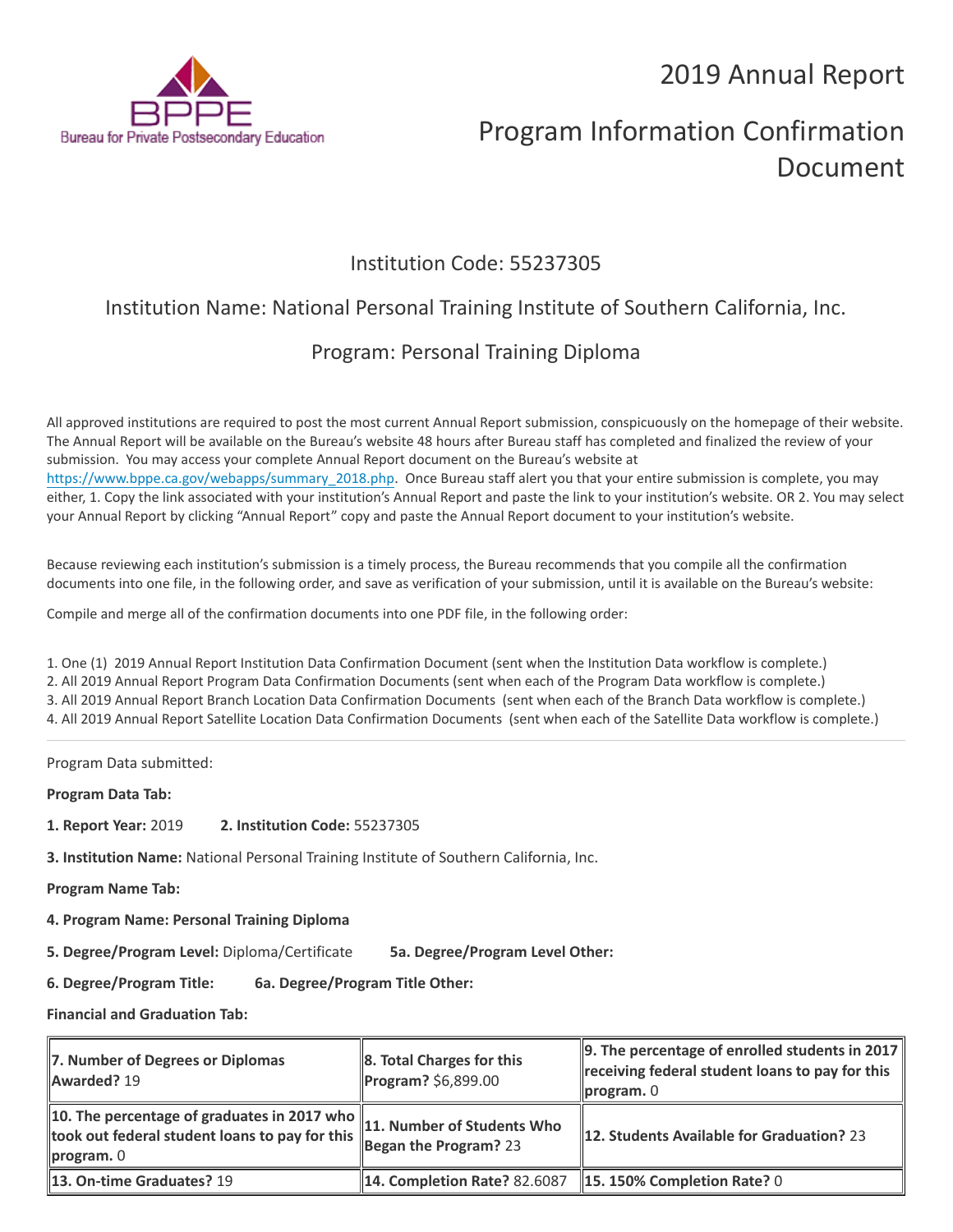#### **Placement Data Tab:**

CEC § 94929.5 requires institutions to report placement data for every program that is designed or advertised to lead to a particular career, or advertised or promoted with any claim regarding job placement.

| 17. Graduates Available for<br><b>Employment?</b> 16                                     | 18 Graduates Employed in the<br>Field? 11                              | <b>19. Placement Rate? 68.75</b> |
|------------------------------------------------------------------------------------------|------------------------------------------------------------------------|----------------------------------|
| 20. Graduates Employed in the field                                                      |                                                                        |                                  |
| 20a. 20 to 29 hours per week? $1$                                                        | 20b. At least 30 hours per week? 2                                     |                                  |
| $\ $ 21. Indicate the number of graduates employed                                       |                                                                        |                                  |
| 21a. In a single position in the field of study: $11$<br>study: $0$                      | 21b. Concurrent aggregated positions in the field of                   |                                  |
| 21c. Freelance/self-employed: 3<br>employer who shares ownership with the institution: 0 | 21d. By the institution or an employer owned by the institution, or an |                                  |

#### **Exam Passage Rate Tab:**

5 CCR §74112(j) requires the institution to collect the exam passage data directly from its graduates if the exam passage data is not available from the licensing agency.

**22. Does this educational program lead to an occupation that requires State licensing?** No

**22a. Do graduates have the option or requirement for more than one type of State licensing exam?**

 **Option/Requirement #1: Option/Requirement #2: Option/Requirement #3: Option/Requirement #4:**

**Exam Passage Rate - Year 1 Tab:**

**23. Name of the State licensing entity that licenses the field:** No

**24. Name of Exam?**

| 28. Number of Graduates Taking State 26. Number Who Passed the State 27. Number Who Failed the State 28. Passage |       |                   |                   |
|------------------------------------------------------------------------------------------------------------------|-------|-------------------|-------------------|
| $\mathsf{Exam}$ ?                                                                                                | Exam? | $\mathsf{IExam?}$ | $\parallel$ Rate? |

**29. Is This Data from the State Licensing Agency that Administered the Exam? 29a. Name of Agency:**

**30. If the response to #29 is "No", provide a description of the process used for Attempting to Contact Students.**

**Exam Passage Rate - Year 2 Tab:**

**31. Name of the State licensing entity that licenses the field:**

**32. Name of Exam?**

| 36. Passage 36. Passage 34. Number Who Passed the State 35. Number Who Failed the State 36. Passage |         |               |               |
|-----------------------------------------------------------------------------------------------------|---------|---------------|---------------|
| Exam?                                                                                               | llExam? | <b>IExam?</b> | <b>IRate?</b> |

**37. Is This Data from the State Licensing Agency that Administered the Exam? 37a. Name of Agency:**

**38. If the response to #37 is "No", provide a description of the process used for Attempting to Contact Students.**